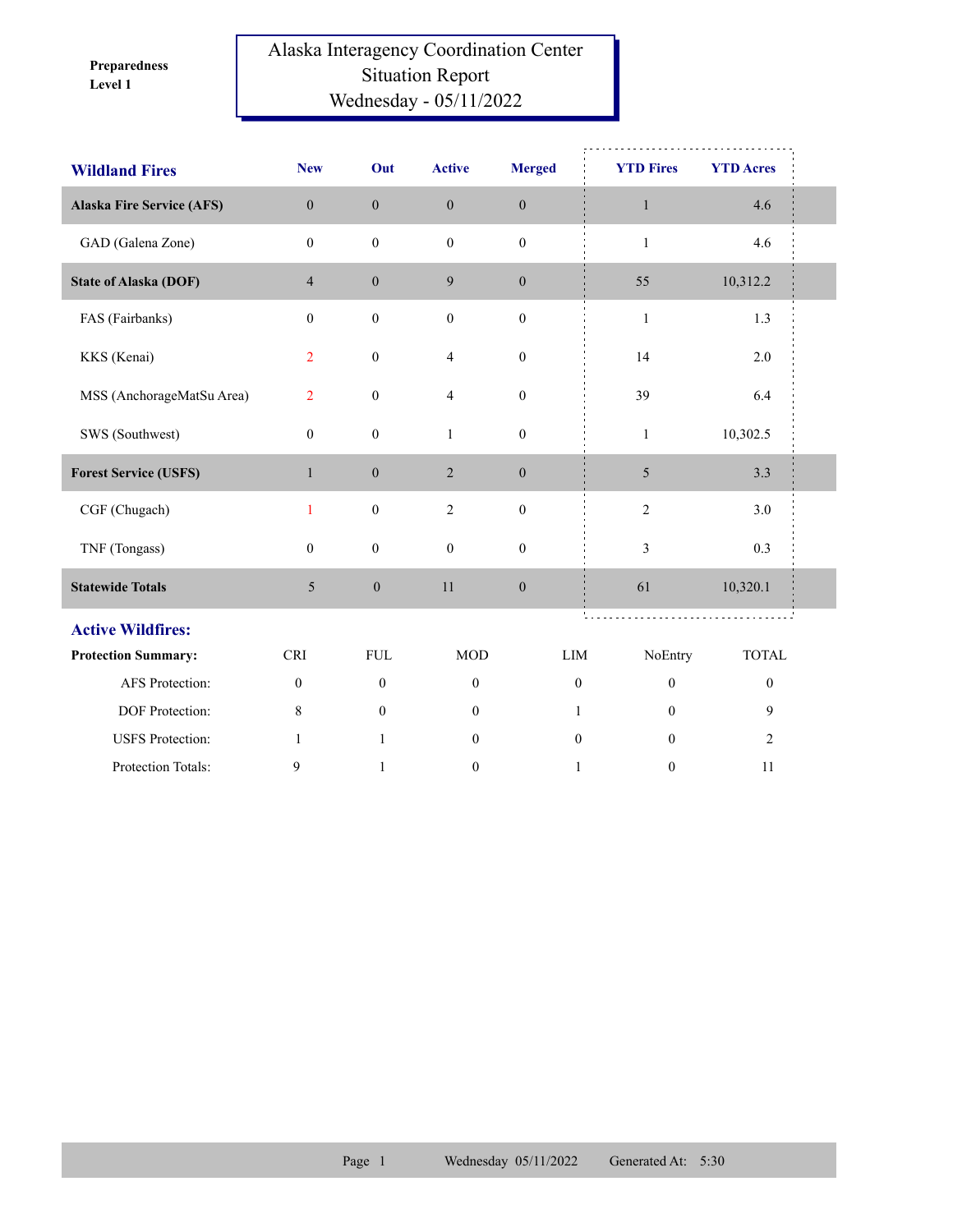## **Active Fires Status Summary**

|                         | Staffed           |                     | Unstaffed         |                     |  |  |
|-------------------------|-------------------|---------------------|-------------------|---------------------|--|--|
|                         | Contained $(S/C)$ | Uncontained $(S/U)$ | Contained $(U/C)$ | Uncontained $(U/U)$ |  |  |
| AFS Protection:         |                   |                     |                   |                     |  |  |
| <b>DOF</b> Protection:  |                   |                     |                   |                     |  |  |
| <b>USFS</b> Protection: |                   |                     |                   |                     |  |  |
| Status Totals:          |                   |                     |                   |                     |  |  |

| <b>Active Fires Acreage Summary</b> |                       |                |  |  |  |  |  |  |
|-------------------------------------|-----------------------|----------------|--|--|--|--|--|--|
|                                     | Acres                 | Acreage Change |  |  |  |  |  |  |
| 5 New                               | 3.2                   |                |  |  |  |  |  |  |
| 6 Monitor                           | 10,303.7              | 610.3          |  |  |  |  |  |  |
| 3 Prescribed                        | 80.9                  | 14.0           |  |  |  |  |  |  |
| 14 Fires                            | Total Acres: 10,387.8 |                |  |  |  |  |  |  |

## **Prescribed Fires**

|                                 | <b>YTD</b> Fires | <b>YTD</b> Acres | <b>New</b> | Active | Out Yesterday |
|---------------------------------|------------------|------------------|------------|--------|---------------|
| Military                        |                  | 62.9             |            |        |               |
| National Park Service           |                  | 0.1              |            |        |               |
| State of Alaska                 |                  |                  |            |        |               |
| U.S. Forest Service             |                  | 18.0             |            |        |               |
| <b>Fuels Management Totals:</b> |                  | 86.1             |            |        |               |

## **Cause Summary For All Fires (Includes Merged Fires But Not Prescribed Fires)**

|        | Human: 54       | 14.4 Acres     |
|--------|-----------------|----------------|
|        | Undetermined: 7 | 10,305.7 Acres |
| Total: | 61              | 10,320.1 Acres |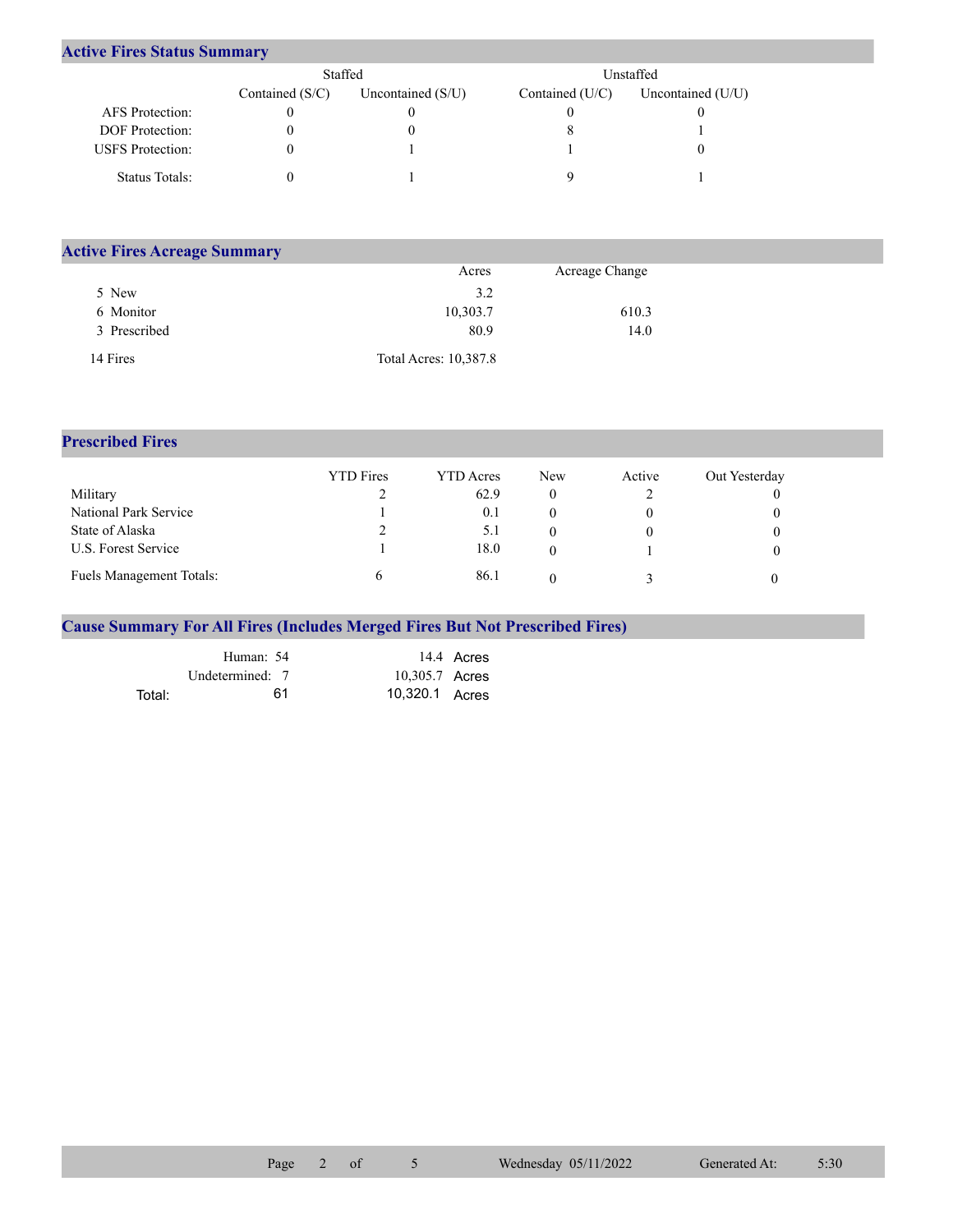|             |                                        |                                                                                                                                                                                                                      |                                                                                                                                  | 0.1 Acreage On 05/10                                                                                                                                                                                                    |                                                                                                                                                 |                                                                                                                                                                                                                                                                                                                                                                                                                                                                                                                                                                                                                                                                                                                                                                                                                                                                                                                                                                                                                                                                                                                                          |
|-------------|----------------------------------------|----------------------------------------------------------------------------------------------------------------------------------------------------------------------------------------------------------------------|----------------------------------------------------------------------------------------------------------------------------------|-------------------------------------------------------------------------------------------------------------------------------------------------------------------------------------------------------------------------|-------------------------------------------------------------------------------------------------------------------------------------------------|------------------------------------------------------------------------------------------------------------------------------------------------------------------------------------------------------------------------------------------------------------------------------------------------------------------------------------------------------------------------------------------------------------------------------------------------------------------------------------------------------------------------------------------------------------------------------------------------------------------------------------------------------------------------------------------------------------------------------------------------------------------------------------------------------------------------------------------------------------------------------------------------------------------------------------------------------------------------------------------------------------------------------------------------------------------------------------------------------------------------------------------|
|             | Lat: $59\,40.0983$<br>Lon: 151 29.9983 | Status: U/C                                                                                                                                                                                                          | Acres: 0.1<br>Start Date: 05/10                                                                                                  |                                                                                                                                                                                                                         | Area: KKS                                                                                                                                       | Option: Critical                                                                                                                                                                                                                                                                                                                                                                                                                                                                                                                                                                                                                                                                                                                                                                                                                                                                                                                                                                                                                                                                                                                         |
| Name: Racer | Owner: Private                         | Unit:                                                                                                                                                                                                                | <b>AKPRI-Private</b>                                                                                                             |                                                                                                                                                                                                                         |                                                                                                                                                 | Cause: Human                                                                                                                                                                                                                                                                                                                                                                                                                                                                                                                                                                                                                                                                                                                                                                                                                                                                                                                                                                                                                                                                                                                             |
|             |                                        |                                                                                                                                                                                                                      |                                                                                                                                  |                                                                                                                                                                                                                         |                                                                                                                                                 |                                                                                                                                                                                                                                                                                                                                                                                                                                                                                                                                                                                                                                                                                                                                                                                                                                                                                                                                                                                                                                                                                                                                          |
|             |                                        |                                                                                                                                                                                                                      |                                                                                                                                  |                                                                                                                                                                                                                         |                                                                                                                                                 |                                                                                                                                                                                                                                                                                                                                                                                                                                                                                                                                                                                                                                                                                                                                                                                                                                                                                                                                                                                                                                                                                                                                          |
|             |                                        |                                                                                                                                                                                                                      |                                                                                                                                  |                                                                                                                                                                                                                         |                                                                                                                                                 | Option: Critical                                                                                                                                                                                                                                                                                                                                                                                                                                                                                                                                                                                                                                                                                                                                                                                                                                                                                                                                                                                                                                                                                                                         |
|             |                                        |                                                                                                                                                                                                                      |                                                                                                                                  |                                                                                                                                                                                                                         |                                                                                                                                                 |                                                                                                                                                                                                                                                                                                                                                                                                                                                                                                                                                                                                                                                                                                                                                                                                                                                                                                                                                                                                                                                                                                                                          |
|             |                                        |                                                                                                                                                                                                                      |                                                                                                                                  |                                                                                                                                                                                                                         | Cause:                                                                                                                                          | Undetermined                                                                                                                                                                                                                                                                                                                                                                                                                                                                                                                                                                                                                                                                                                                                                                                                                                                                                                                                                                                                                                                                                                                             |
|             |                                        |                                                                                                                                                                                                                      |                                                                                                                                  |                                                                                                                                                                                                                         |                                                                                                                                                 |                                                                                                                                                                                                                                                                                                                                                                                                                                                                                                                                                                                                                                                                                                                                                                                                                                                                                                                                                                                                                                                                                                                                          |
|             |                                        |                                                                                                                                                                                                                      |                                                                                                                                  |                                                                                                                                                                                                                         |                                                                                                                                                 |                                                                                                                                                                                                                                                                                                                                                                                                                                                                                                                                                                                                                                                                                                                                                                                                                                                                                                                                                                                                                                                                                                                                          |
|             |                                        | Status: U/C                                                                                                                                                                                                          |                                                                                                                                  |                                                                                                                                                                                                                         |                                                                                                                                                 | Option: Critical                                                                                                                                                                                                                                                                                                                                                                                                                                                                                                                                                                                                                                                                                                                                                                                                                                                                                                                                                                                                                                                                                                                         |
|             |                                        |                                                                                                                                                                                                                      |                                                                                                                                  |                                                                                                                                                                                                                         | Area: <b>KKS</b>                                                                                                                                |                                                                                                                                                                                                                                                                                                                                                                                                                                                                                                                                                                                                                                                                                                                                                                                                                                                                                                                                                                                                                                                                                                                                          |
|             |                                        | Unit:                                                                                                                                                                                                                |                                                                                                                                  |                                                                                                                                                                                                                         |                                                                                                                                                 |                                                                                                                                                                                                                                                                                                                                                                                                                                                                                                                                                                                                                                                                                                                                                                                                                                                                                                                                                                                                                                                                                                                                          |
|             |                                        |                                                                                                                                                                                                                      |                                                                                                                                  |                                                                                                                                                                                                                         |                                                                                                                                                 | Cause: Human                                                                                                                                                                                                                                                                                                                                                                                                                                                                                                                                                                                                                                                                                                                                                                                                                                                                                                                                                                                                                                                                                                                             |
|             |                                        |                                                                                                                                                                                                                      |                                                                                                                                  |                                                                                                                                                                                                                         |                                                                                                                                                 |                                                                                                                                                                                                                                                                                                                                                                                                                                                                                                                                                                                                                                                                                                                                                                                                                                                                                                                                                                                                                                                                                                                                          |
|             |                                        | Status: U/C                                                                                                                                                                                                          |                                                                                                                                  |                                                                                                                                                                                                                         |                                                                                                                                                 | Option: Critical                                                                                                                                                                                                                                                                                                                                                                                                                                                                                                                                                                                                                                                                                                                                                                                                                                                                                                                                                                                                                                                                                                                         |
|             |                                        |                                                                                                                                                                                                                      |                                                                                                                                  |                                                                                                                                                                                                                         | Area: MSS                                                                                                                                       |                                                                                                                                                                                                                                                                                                                                                                                                                                                                                                                                                                                                                                                                                                                                                                                                                                                                                                                                                                                                                                                                                                                                          |
|             |                                        |                                                                                                                                                                                                                      |                                                                                                                                  |                                                                                                                                                                                                                         |                                                                                                                                                 |                                                                                                                                                                                                                                                                                                                                                                                                                                                                                                                                                                                                                                                                                                                                                                                                                                                                                                                                                                                                                                                                                                                                          |
|             |                                        |                                                                                                                                                                                                                      |                                                                                                                                  |                                                                                                                                                                                                                         |                                                                                                                                                 | Human                                                                                                                                                                                                                                                                                                                                                                                                                                                                                                                                                                                                                                                                                                                                                                                                                                                                                                                                                                                                                                                                                                                                    |
|             |                                        |                                                                                                                                                                                                                      | Fire was reported via Matcom. Forestry responded with 1 engine. Fire was contained and controlled.                               |                                                                                                                                                                                                                         |                                                                                                                                                 |                                                                                                                                                                                                                                                                                                                                                                                                                                                                                                                                                                                                                                                                                                                                                                                                                                                                                                                                                                                                                                                                                                                                          |
|             |                                        |                                                                                                                                                                                                                      |                                                                                                                                  |                                                                                                                                                                                                                         |                                                                                                                                                 |                                                                                                                                                                                                                                                                                                                                                                                                                                                                                                                                                                                                                                                                                                                                                                                                                                                                                                                                                                                                                                                                                                                                          |
|             |                                        |                                                                                                                                                                                                                      |                                                                                                                                  | 0.3 Acreage On 05/10                                                                                                                                                                                                    |                                                                                                                                                 |                                                                                                                                                                                                                                                                                                                                                                                                                                                                                                                                                                                                                                                                                                                                                                                                                                                                                                                                                                                                                                                                                                                                          |
|             | Lat: 61 12.9533                        | Status: U/C                                                                                                                                                                                                          | Acres: 0.3                                                                                                                       |                                                                                                                                                                                                                         |                                                                                                                                                 | Option: Critical                                                                                                                                                                                                                                                                                                                                                                                                                                                                                                                                                                                                                                                                                                                                                                                                                                                                                                                                                                                                                                                                                                                         |
|             | Lon: 149 47.2950                       |                                                                                                                                                                                                                      | Start Date: 05/10                                                                                                                |                                                                                                                                                                                                                         | Area: MSS                                                                                                                                       |                                                                                                                                                                                                                                                                                                                                                                                                                                                                                                                                                                                                                                                                                                                                                                                                                                                                                                                                                                                                                                                                                                                                          |
|             | Owner: County                          | Unit:                                                                                                                                                                                                                | <b>AKAKS-Anchorage, Municipality of</b>                                                                                          |                                                                                                                                                                                                                         |                                                                                                                                                 |                                                                                                                                                                                                                                                                                                                                                                                                                                                                                                                                                                                                                                                                                                                                                                                                                                                                                                                                                                                                                                                                                                                                          |
|             | Name: Russian Jack                     |                                                                                                                                                                                                                      | AFD reported a .5 acre fire behind the baseball fields at Russian Jack Park in Anchorage. Forestry responded with Helitack       |                                                                                                                                                                                                                         | Cause: Human                                                                                                                                    |                                                                                                                                                                                                                                                                                                                                                                                                                                                                                                                                                                                                                                                                                                                                                                                                                                                                                                                                                                                                                                                                                                                                          |
|             |                                        | Lat: 60 29.7833<br>Lon: 149 47.3100<br>Owner: County<br>Lat: 60 32.7317<br>Lon: 150 47.6133<br>Owner: Private<br>Name: Swanson River<br>Lat: 61 34.9950<br>Lon: $149\,42.6950$<br>Owner: State<br>Name: Forest Hills | Status: S/U<br>Unit:<br>Name: Kenai Lake Overlook<br>Resources extinguished the fire, contained and controlled at 1807.<br>Unit: | owners to have the fire put out. Fire was called contained and controlled at 2205.<br>Personnel: 25<br>the evening, the fire was updated to 2.5 acres, no estimate on contain or control dates.<br><b>AKPRI-Private</b> | Acres: 2.5<br>Start Date: 05/10<br>Acres: $0.2$<br>Start Date: 05/10<br>Acres: 0.1<br>Start Date: 05/10<br><b>AKDTS-AK Dept. Transportation</b> | Resources spotted a column of smoke from the Forestry station. Two engines responded to the area. The source of the<br>smoke was from a slash pile being burned that had also escaped into the wildland. Resources made contact with the land<br>2.5 Acreage On 05/10<br>Area: CGF<br><b>AKAKS-Kenai Peninsula Borough</b><br>At 1730 Trooper Dispatch reported a new fire north of Cooper Landing. The fire was active on all sides burning in slash on<br>the south part and timber on the north side with 1-2ft flame lengths and winds W 8-10mph. The fire plotted in Critical<br>suppression management area. Forest Service, State Forestry, Cooper Landing VFD, and Moose Pass VFD responded<br>including Helicopter H930, the Russian River Suppression Module, and White Mountain T2IA crew. Resources worked into<br>0.2 Acreage On 05/10<br>Fire was toned out by CES at Swanson River Road and Robinson Loop Road. CES Tanker 1, Tanker 2, Chief 2, DOF K-62,<br>K-66, K-70 and helicopter 123SH responded to a small fire with a downed tree on a powerline, burning in grass and litter.<br>0.1 Acreage On 05/10<br>Cause: |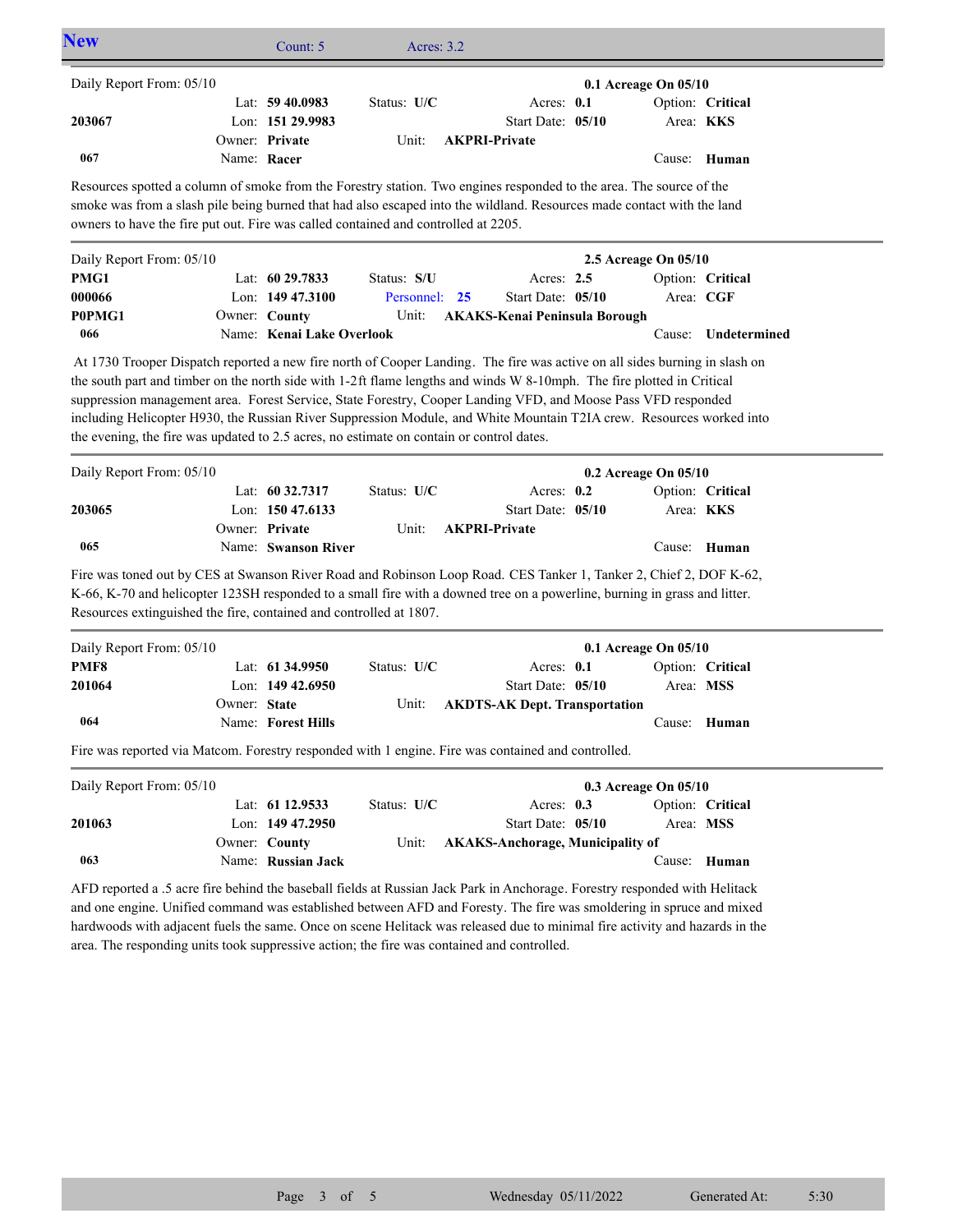| <b>Monitor</b>                                                                                                                                                                                                                  |             | Count: 6           |             | Acres: 10,303.7                                   |                   | Acreage Change: 610.3         |                                  |
|---------------------------------------------------------------------------------------------------------------------------------------------------------------------------------------------------------------------------------|-------------|--------------------|-------------|---------------------------------------------------|-------------------|-------------------------------|----------------------------------|
| These fires are currently in monitor status. Monitoring schedules are based on defined timeframes, but are<br>dependent on available resources, and weather conditions. When monitoring occurs, information will be<br>updated. |             |                    |             |                                                   |                   |                               |                                  |
| Daily Report From: 05/10                                                                                                                                                                                                        |             |                    |             |                                                   |                   | 0.1 Acreage On 05/10          |                                  |
| PME7                                                                                                                                                                                                                            |             | Lat: $6136.0467$   | Status: U/C |                                                   | Acres: 0.1        |                               | Option: Critical                 |
| 201062                                                                                                                                                                                                                          |             | Lon: 149 30.8717   |             |                                                   | Start Date: 05/09 |                               | Area: MSS                        |
|                                                                                                                                                                                                                                 |             | Owner: Private     | Unit:       | <b>AKPRI-Private</b>                              |                   |                               |                                  |
| 062                                                                                                                                                                                                                             |             | Name: Spruce       |             |                                                   |                   |                               | Cause: Human                     |
| Fire was reported by Matcom after hours. Forestry followed up with 1 engine. No smoke or heat were found.                                                                                                                       |             |                    |             |                                                   |                   |                               |                                  |
| Daily Report From: 05/10                                                                                                                                                                                                        |             |                    |             |                                                   |                   | No Acreage Change Since 05/09 |                                  |
| PMC4                                                                                                                                                                                                                            |             | Lat: 61 32.3717    | Status: U/C |                                                   | Acres: $0.1$      |                               | Option: Critical                 |
| 201060                                                                                                                                                                                                                          |             | Lon: $14957.1500$  |             |                                                   | Start Date: 05/09 | Area: MSS                     |                                  |
|                                                                                                                                                                                                                                 |             | Owner: Private     | Unit:       | <b>AKPRI-Private</b>                              |                   |                               |                                  |
| 060                                                                                                                                                                                                                             |             | Name: Our Rd       |             |                                                   |                   | Cause:                        | Undetermined                     |
| One engine walked the fire. No heat or smoke found.                                                                                                                                                                             |             |                    |             |                                                   |                   |                               |                                  |
| Last Report: 05/08                                                                                                                                                                                                              |             |                    |             |                                                   |                   | 0.1 Acreage On 05/08          |                                  |
|                                                                                                                                                                                                                                 |             | Lat: $6039.5990$   | Status: U/C |                                                   | Acres: 0.1        |                               | Option: Critical                 |
| 203058                                                                                                                                                                                                                          |             | Lon: 151 18.8260   |             |                                                   | Start Date: 05/08 |                               | Area: <b>KKS</b>                 |
|                                                                                                                                                                                                                                 |             | Owner: Private     | Unit:       | <b>AKPRI-Private</b>                              |                   |                               |                                  |
| 058                                                                                                                                                                                                                             |             | Name: Wesley Court |             |                                                   |                   |                               | Cause: Human                     |
| Daily Report From: 05/10                                                                                                                                                                                                        |             |                    |             |                                                   |                   | No Acreage Change Since 05/09 |                                  |
| PL8P                                                                                                                                                                                                                            |             | Lat: $60\,29.5467$ | Status: U/C |                                                   | Acres: $0.5$      | Option: Full                  |                                  |
| 232057                                                                                                                                                                                                                          |             | Lon: $14959.2433$  |             |                                                   | Start Date: 05/08 |                               | Area: CGF                        |
| <b>PNPL8P</b>                                                                                                                                                                                                                   | Owner: USFS |                    | Unit:       | <b>AKCGF-Chugach National Forest</b>              |                   |                               |                                  |
| 057                                                                                                                                                                                                                             |             | Name: West Juneau  |             |                                                   |                   |                               | Cause: Human                     |
| Fire controlled today and resources have demobilized.                                                                                                                                                                           |             |                    |             |                                                   |                   |                               |                                  |
| Last Report: 05/07                                                                                                                                                                                                              |             |                    |             |                                                   |                   | 0.4 Acreage On 05/07          |                                  |
|                                                                                                                                                                                                                                 |             | Lat: 60 29.8840    | Status: U/C |                                                   | Acres: 0.4        |                               | Option: Critical                 |
| 203056                                                                                                                                                                                                                          |             | Lon: 151 07.2920   |             |                                                   | Start Date: 05/07 |                               | Area: KKS                        |
|                                                                                                                                                                                                                                 |             | Owner: Private     | Unit:       | <b>AKPRI-Private</b>                              |                   |                               |                                  |
| 056                                                                                                                                                                                                                             |             | Name: Knacksted    |             |                                                   |                   |                               | Cause: Human                     |
| Last Report: 04/26                                                                                                                                                                                                              |             |                    |             |                                                   |                   |                               | 609.7 Acreage Change Since 04/23 |
|                                                                                                                                                                                                                                 |             | Lat: 60 32.1500    | Status: U/U |                                                   | Acres: 10,302.5   |                               | Option: Limited                  |
|                                                                                                                                                                                                                                 |             |                    |             |                                                   |                   |                               |                                  |
| PKS1                                                                                                                                                                                                                            |             | Lon: 160 54.7500   |             |                                                   | Start Date: 04/16 |                               | Area: SWS                        |
| 204012<br>PNPKS1                                                                                                                                                                                                                |             | Owner: USFWS       | Unit:       | <b>AKYDR-Yukon Delta National Wildlife Refuge</b> |                   |                               |                                  |